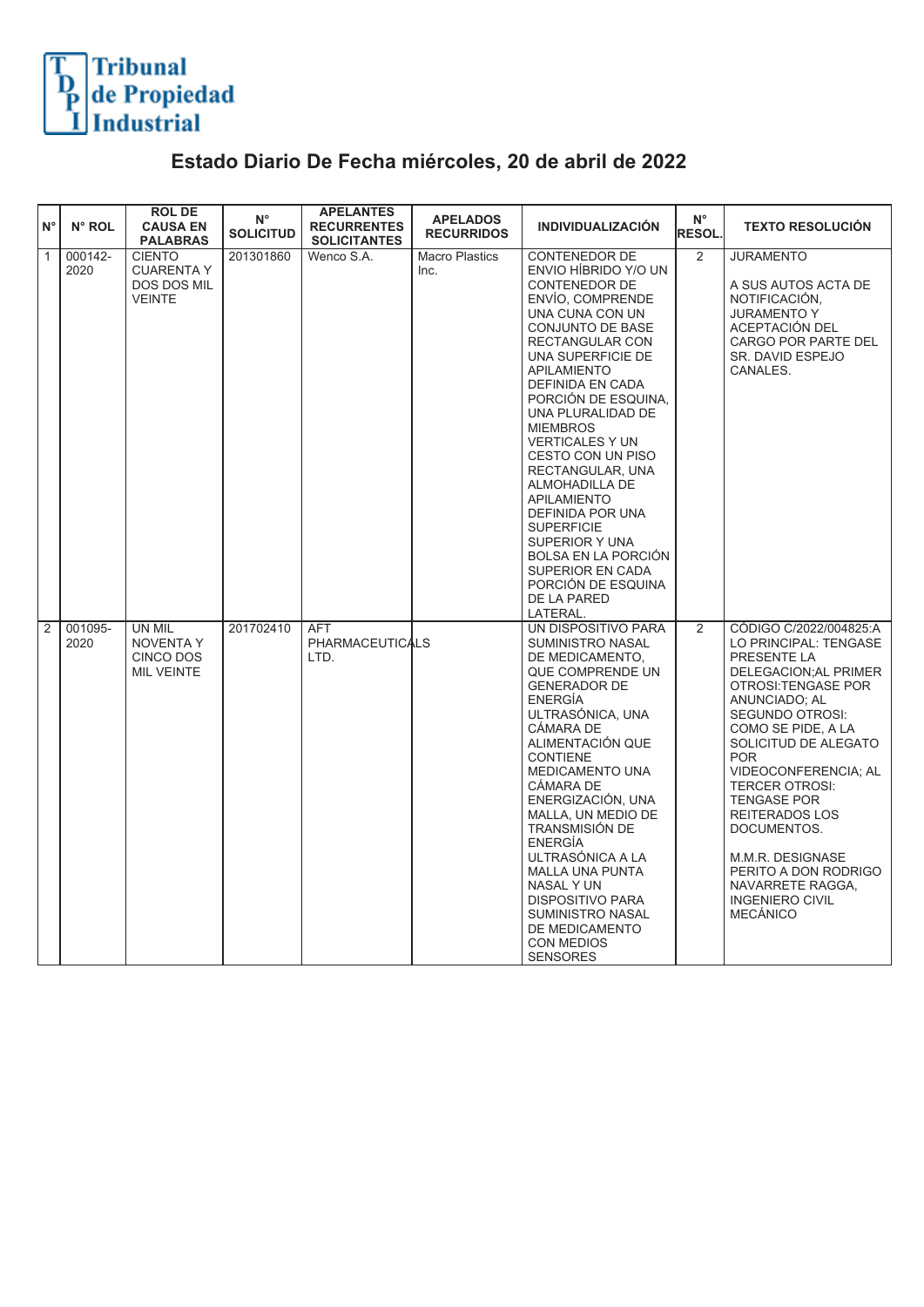| $\mathsf{N}^\circ$ | N° ROL          | <b>ROLDE</b><br><b>CAUSA EN</b><br><b>PALABRAS</b>                              | $N^{\circ}$<br><b>SOLICITUD</b> | <b>APELANTES</b><br><b>RECURRENTES</b><br><b>SOLICITANTES</b> | <b>APELADOS</b><br><b>RECURRIDOS</b>        | <b>INDIVIDUALIZACIÓN</b>                                                                                                                                                                                                                                                                                                                                                                              | $N^{\circ}$<br><b>RESOL.</b> | <b>TEXTO RESOLUCIÓN</b>                                                                                                                                                  |
|--------------------|-----------------|---------------------------------------------------------------------------------|---------------------------------|---------------------------------------------------------------|---------------------------------------------|-------------------------------------------------------------------------------------------------------------------------------------------------------------------------------------------------------------------------------------------------------------------------------------------------------------------------------------------------------------------------------------------------------|------------------------------|--------------------------------------------------------------------------------------------------------------------------------------------------------------------------|
| $\overline{3}$     | 001104-<br>2020 | UN MIL<br><b>CIENTO</b><br><b>CUATRO DOS</b><br><b>MIL VEINTE</b>               | 201600619                       | <b>ENTOPSIS</b>                                               |                                             | <b>UNA MATRIZ</b><br>DETECTABLE NEUTRA<br>QUE COMPRENDE UN<br>SUSTRATO CON UNA<br>PLURALIDAD DE<br>SUPERFICIES PARA<br>UNIR UNO O VARIOS<br>ANALITOS, DONDE<br>CADA SUPERFICIE<br>COMPRENDE UNA O<br><b>VARIAS</b><br><b>MACROMOLÉCULAS</b><br><b>FIJADAS AL</b><br>REVESTIMIENTO DEL<br>SUSTRATO DE SILANO<br>O SILOXANO; SISTEMA<br>PARA EL<br>DIAGNÓSTICO Y SUS<br>MÉTODOS DE<br>PREPARACIÓN Y USO | $\mathbf{1}$                 | <b>SENTENCIA</b><br><b>REVOCATORIA</b>                                                                                                                                   |
| $\overline{4}$     | 001105-<br>2020 | UN MIL<br><b>CIENTO</b><br>CINCO DOS<br><b>MIL VEINTE</b>                       | 201601265                       | <b>DEUTSCHE</b><br>LUFTHANSA AG                               |                                             | MÉTODO Y SISTEMA<br>PARA DISEÑAR<br>AVIONES.                                                                                                                                                                                                                                                                                                                                                          | 2                            | <b>JURAMENTO</b><br>A SUS AUTOS ACTA DE<br>NOTIFICACIÓN.<br><b>JURAMENTO Y</b><br>ACEPTACIÓN DEL<br><b>CARGO POR PARTE DEL</b><br><b>SR. RODRIGO</b><br>NAVARRETE RAGGA. |
| 5                  | 001227-<br>2020 | UN MIL<br><b>DOSCIENTOS</b><br><b>VEINTEY</b><br>SIETE DOS<br><b>MIL VEINTE</b> | 201500699                       | <b>INTENSITY</b><br>THERAPEUTICS,<br>INC.                     | <b>LABORATORIOS</b><br><b>RECALCINE S.A</b> | USO DE UN AGENTE<br><b>TERAPÉUTICO</b><br><b>SELECCIONADO</b><br><b>ENTRE: UN AGENTE</b><br>QUIMIOTERAPÉUTICO,<br>UN ARN DE<br>INTERFERENCIA, UNA<br><b>PROTEINA</b><br>TERAPÉUTICA O UN<br><b>ANTICUERPO</b><br>TERAPÉUTICO, Y UN<br><b>AGENTE MEJORADOR</b><br>DE LA PERMEACIÓN<br><b>INTRACELULAR PARA</b><br>PREPARAR UN<br>MEDICAMENTO ÚTIL<br>PARA EL<br><b>TRATAMIENTO DE</b><br><b>CANCER</b> | $\overline{2}$               | <b>JURAMENTO</b><br>A SUS AUTOS ACTA DE<br>NOTIFICACIÓN,<br><b>JURAMENTO Y</b><br>ACEPTACIÓN DEL<br>CARGO POR PARTE DE<br>LA SRA. VANESSA<br>ZIEBRECHT RABAGLIO.         |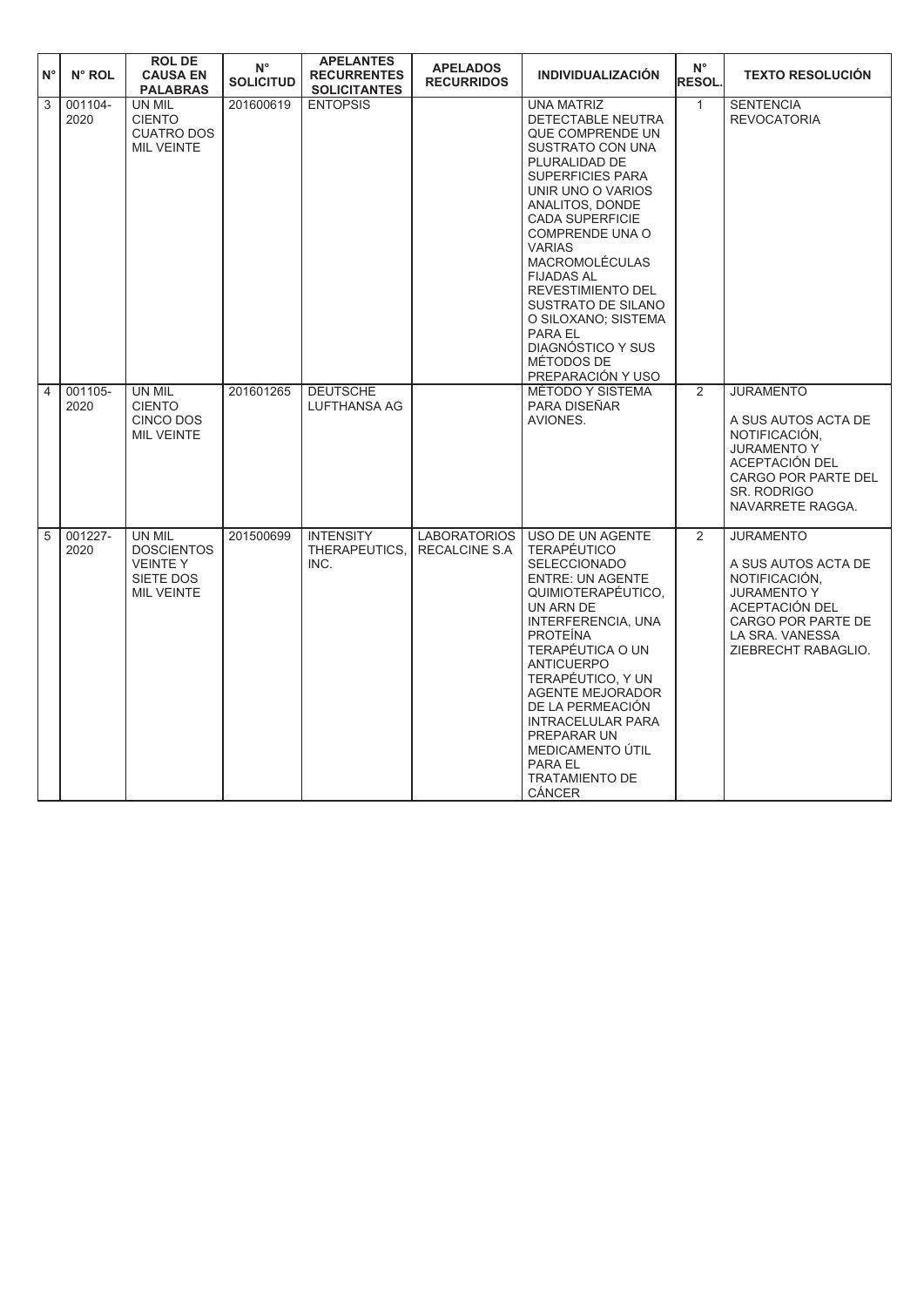| ١N° | N° ROL          | <b>ROLDE</b><br><b>CAUSA EN</b><br><b>PALABRAS</b>                               | $N^{\circ}$<br><b>SOLICITUD</b> | <b>APELANTES</b><br><b>RECURRENTES</b><br><b>SOLICITANTES</b> | <b>APELADOS</b><br><b>RECURRIDOS</b>                     | <b>INDIVIDUALIZACIÓN</b>                                                                                                                                                                                                                                                                                                                                                                                                                                 | $N^{\circ}$<br><b>RESOL.</b> | <b>TEXTO RESOLUCIÓN</b>                                                                                                                                                                                                                                                                                                                                                                                                                                                                                                                                                     |  |
|-----|-----------------|----------------------------------------------------------------------------------|---------------------------------|---------------------------------------------------------------|----------------------------------------------------------|----------------------------------------------------------------------------------------------------------------------------------------------------------------------------------------------------------------------------------------------------------------------------------------------------------------------------------------------------------------------------------------------------------------------------------------------------------|------------------------------|-----------------------------------------------------------------------------------------------------------------------------------------------------------------------------------------------------------------------------------------------------------------------------------------------------------------------------------------------------------------------------------------------------------------------------------------------------------------------------------------------------------------------------------------------------------------------------|--|
| 6   | 001261-<br>2020 | UN MIL<br><b>DOSCIENTOS</b><br><b>SESENTA Y</b><br>UN DOS MIL<br><b>VEINTE</b>   | 201600501                       | <b>DETNET SOUTH</b><br>AFRICA (PTY)<br>LTD.                   |                                                          | CONTROL SELECTIVO<br>DE GRUPO DE<br>DETONADORES.                                                                                                                                                                                                                                                                                                                                                                                                         | $\overline{4}$               | POR INGRESADO CON<br>ESTA FECHA A<br>DESPACHO:<br>PROVEYENDO ESCRITO<br>DE FECHA 08-10-2020:<br>POR CUMPLIDO LO<br>ORDENADO DE FECHA<br>21-09-2020 Y TENGASE<br>POR ACOMPAÑADOS.<br>CODIGO C/2022/004806:A<br>LO PRINCIPAL: TENGASE<br>POR ANUNCIADO; AL<br>OTROSI: COMO SE PIDE,<br>A LA SOLICITUD DE<br><b>ALEGATO POR</b><br>VIDEOCONFERENCIA.<br>M.M.R. DESIGNASE<br>PERITO A DON RODRIGO<br>NAVARRETE RAGGA.<br><b>INGENIERO CIVIL</b><br><b>MECÁNICO</b><br>M.M.R. DESIGNASE<br>PERITO A DON RODRIGO<br>NAVARRETE RAGGA,<br><b>INGENIERO CIVIL</b><br><b>MECÁNICO</b> |  |
| 17  | 001388-<br>2020 | UN MIL<br><b>TRECIENTOS</b><br><b>OCHENTA Y</b><br>OCHO DOS<br><b>MIL VEINTE</b> | 201602664                       | <b>INTERVET</b><br><b>INTERNATIONAL</b><br>B.V.               |                                                          | MÉTODO, SISTEMA Y<br><b>DISPOSITIVO PARA</b><br><b>MONITOREO</b><br>AUTOMÁTICO DE<br>PIOJOS DE MAR EN<br>ACUICULTURA DE<br>PECES.                                                                                                                                                                                                                                                                                                                        | 2                            | PROVEYENDO ESCRITO<br>DE FECHA 18-04-2022<br>CON EL CODIGO<br>C/2022/004817: COMO SE<br>PIDE, A LA SUSPENSION<br>SOLICITADA.<br>REITERESE DECRETO DE<br><b>AUTOS EN RELACION</b><br>POR CAMBIO DE ESTADO<br>PROCESAL.                                                                                                                                                                                                                                                                                                                                                       |  |
| 8   | 001404-<br>2020 | UN MIL<br><b>CUATROCIENTOS</b><br><b>CUATRO DOS</b><br>MIL VEINTE                | 201702964                       | <b>CONTENEDORES MAYR</b><br><b>SAN</b><br>FERNANDO SpA        | <b>MELNHOF</b><br><b>PACKAGING</b><br>MARINETTI<br>LTDA. | ENVASE DE CARTÓN<br>PARA EL TRANSPORTE<br>DE PRODUCTOS<br>FRESCOS, COMO<br>PESCADO Y<br>SIMILARES, QUE<br>CONCILIA EL PESO<br>DEL ENVASE Y LA<br><b>RESISTENCIA</b><br>TÉRMICA, EN DONDE<br>EL ENVASE POSEE<br>UNA BASE Y UNA<br>TAPA, ESTANDO<br><b>CONFORMADAS LAS</b><br><b>CUATRO PAREDES</b><br>PERIMETRALES DE LA<br><b>BASE Y LAS CUATRO</b><br><b>PAREDES</b><br>PERIMETRALES DE LA<br>TAPA POR UN DOBLE<br><b>PANEL</b><br>[MODELO DE UTILIDAD] | $\mathbf{1}$                 | CODIGO C/2022/004810:<br><b>TENGASE POR</b><br>ANUNCIADO; COMO SE<br>PIDE, A LA SOLICITUD DE<br>ALEGATO POR<br>VIDEOCONFERENCIACODIGC<br>C/2022/004861: : A LO<br>PRINCIPAL: TENGASE<br>POR ANUNCIADO; AL<br>PRIMER OTROSI: COMO<br>SE PIDE, A LA SOLICITUD<br>DE ALEGATO POR<br>VIDEOCONFERENCIA; AL<br>SEGUNDO OTROSI:<br>TENGASE PRESENTE.                                                                                                                                                                                                                               |  |
| 9   | 001405-<br>2020 | UN MIL<br><b>CUATROCIENTOS</b><br>CINCO DOS<br>MIL VEINTE                        | 201600248                       | <b>TESSENDERLO</b><br><b>GROUP NV</b>                         |                                                          | MÉTODO PARA<br>PRODUCIR UN<br><b>MATERIAL</b><br><b>QUERATINOSO</b><br><b>HIDROLIZADO</b>                                                                                                                                                                                                                                                                                                                                                                | $\mathbf{1}$                 | C/2022/004854<br>AGRÉGUESE A SUS<br>AUTOS COMPROBANTE<br>DE TRANSFERENCIA<br>POR HONORARIO<br><b>PERICIAL</b>                                                                                                                                                                                                                                                                                                                                                                                                                                                               |  |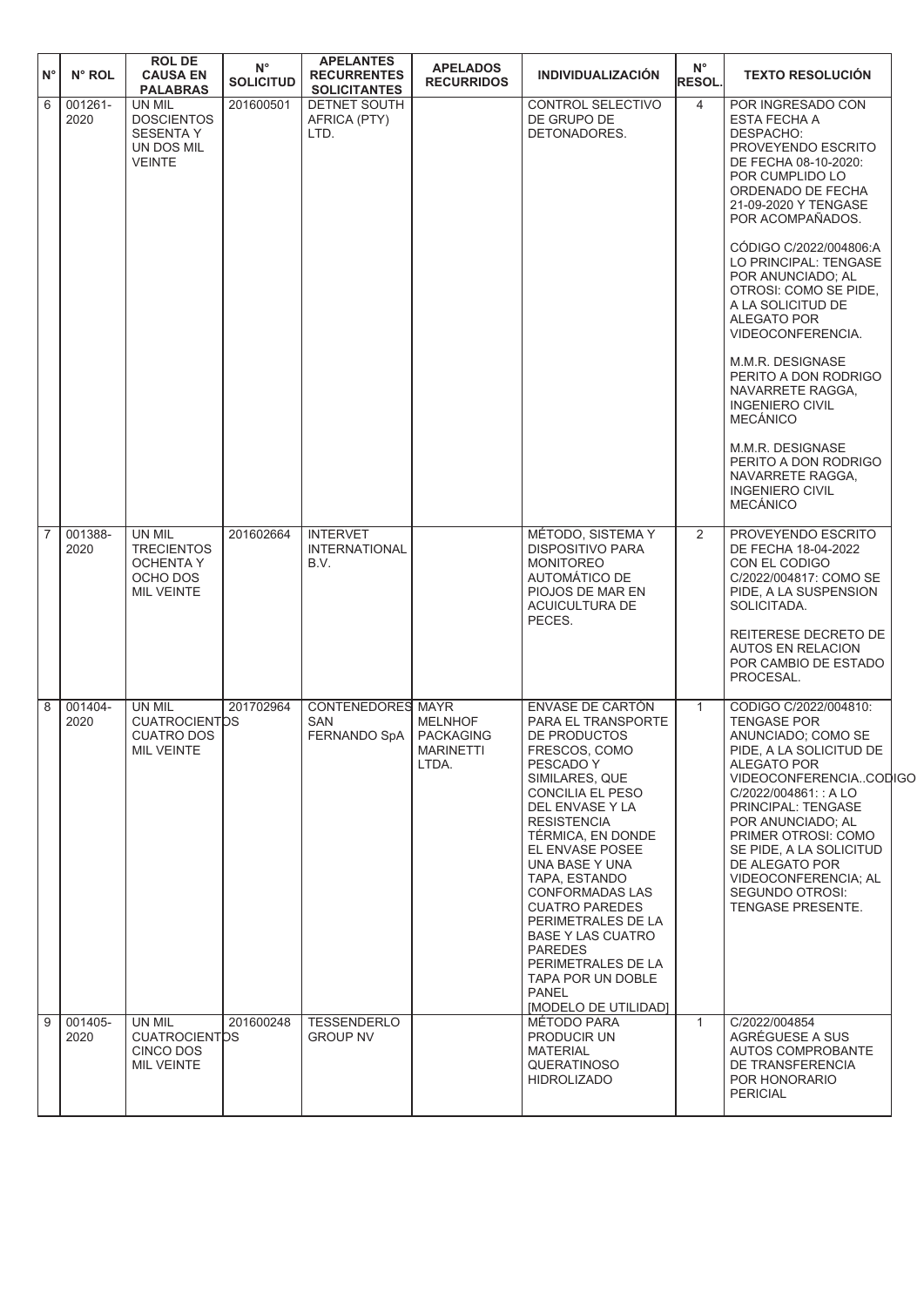| $N^{\circ}$     | $N^{\circ}$ ROL | <b>ROL DE</b><br><b>CAUSA EN</b><br><b>PALABRAS</b>                                   | $\mathsf{N}^\circ$<br><b>SOLICITUD</b> | <b>APELANTES</b><br><b>RECURRENTES</b><br><b>SOLICITANTES</b> | <b>APELADOS</b><br><b>RECURRIDOS</b> | <b>INDIVIDUALIZACIÓN</b>                                                                                                                                                                                                                                                                                                                                                                                                                                                                                                    | $N^{\circ}$<br><b>RESOL.</b> | <b>TEXTO RESOLUCION</b>                                                                                                                                                                                                                                    |
|-----------------|-----------------|---------------------------------------------------------------------------------------|----------------------------------------|---------------------------------------------------------------|--------------------------------------|-----------------------------------------------------------------------------------------------------------------------------------------------------------------------------------------------------------------------------------------------------------------------------------------------------------------------------------------------------------------------------------------------------------------------------------------------------------------------------------------------------------------------------|------------------------------|------------------------------------------------------------------------------------------------------------------------------------------------------------------------------------------------------------------------------------------------------------|
| 10 <sup>1</sup> | 001450-<br>2020 | UN MIL<br><b>CUATROCIENTOS</b><br><b>CINCUENTA</b><br><b>DOS MIL</b><br><b>VEINTE</b> | 201503511                              | Rockwood<br>Lithium Inc                                       | <b>SQM SALAR</b><br>S.A.             | PROCESO PARA<br><b>PREPARAR</b><br>CARBONATO DE LITIO,<br>CON LAS ETAPAS DE<br>PREPARAR UNA<br>SALMUERA AL 6 DE<br>LITIO, AGREGAR KCL,<br>ELIMINAR BORO.<br>AGREGAR LICOR<br>MADRE, AGREGAR<br>CAO Y NA2CO3,<br><b>PRECIPITAR</b><br>CARBONATO DE LITIO.<br>FILTRAR, INTRODUCIR<br>CO <sub>2</sub> A UNA<br>SUSPENSIÓN PARA<br><b>PRODUCIR</b><br><b>BICARBONATO LITIO.</b><br><b>FILTRAR Y PRECIPITAR</b><br>LITIO DIVISIONAL 2012-<br>79.                                                                                 | 3                            | PROVEYENDO ESCRITO<br>DE FECHA 19-04-2022<br>CON EL CODIGO<br>C/2022/004851: A LO<br>PRINCIPAL Y OTROSI:<br>TENGASE PRESENTE.<br>M.M.R. DESÍGNESE<br>PERITO A DON PABLO<br>CAÑON AMENGUAL,<br><b>BIOQUÍMICO</b><br>ACTA DE DESIGNACION<br><b>DE PERITO</b> |
| 11              | 001557-<br>2020 | UN MIL<br><b>QUINIENTOS</b><br><b>CINCUENTA Y</b><br>SIETE DOS<br><b>MIL VEINTE</b>   | 201503727                              | THE COCA-<br>COLA<br><b>COMPANY</b>                           |                                      | MÉTODO PARA<br><b>FABRICAR UN</b><br><b>ARTÍCULO</b><br>ALIMENTICIO O BEBIDA<br>ENVASADOS, QUE<br>COMPRENDE:<br>PROPORCIONAR UNA<br><b>COMPOSICIÓN</b><br><b>ALIMENTICIA</b><br>PROCESADA QUE<br><b>INCLUYE UN</b><br><b>MICROORGANISMO</b><br>QUE CAUSA<br>DETERIORO,<br>CALENTAR EL LÍQUIDO<br>A UN INTERVALO DE<br><b>TEMPERATURA</b><br>PREDETERMINADO; Y<br>COMBINAR EL LÍQUIDO<br>EN UN ENVASE PARA<br>CONSUMO.<br>PROVOCANDO LA<br>INACTIVACIÓN DEL<br><b>MICROORGANISMO</b><br><b>QUE CAUSA</b><br><b>DETERIORO</b> | 2                            | <b>JURAMENTO</b><br>A SUS AUTOS ACTA DE<br>NOTIFICACIÓN,<br><b>JURAMENTO Y</b><br>ACEPTACIÓN DEL<br>CARGO POR PARTE DE<br>LA SRTA, MYRIAM<br>NAVARRO PEREZ.                                                                                                |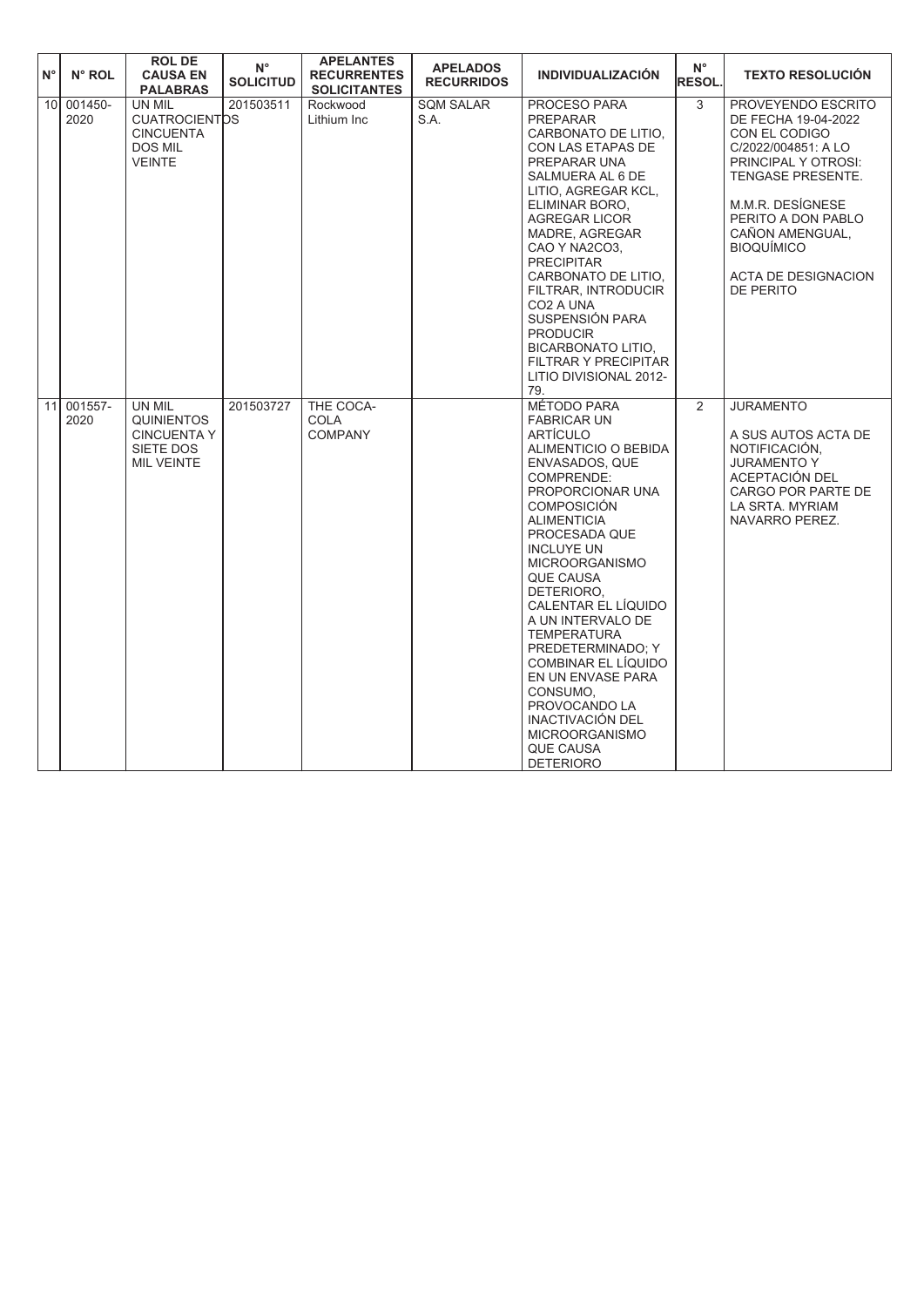| $N^{\circ}$     | N° ROL          | <b>ROLDE</b><br><b>CAUSA EN</b><br><b>PALABRAS</b>                                            | $\mathsf{N}^\circ$<br><b>SOLICITUD</b> | <b>APELANTES</b><br><b>RECURRENTES</b><br><b>SOLICITANTES</b>            | <b>APELADOS</b><br><b>RECURRIDOS</b>         | <b>INDIVIDUALIZACIÓN</b>                                                                                                                                                                                                                                                                                                                                                                                                                                                                                                                                                                                                                                                                             | $N^{\circ}$<br><b>RESOL.</b> | <b>TEXTO RESOLUCIÓN</b>                                                                                 |
|-----------------|-----------------|-----------------------------------------------------------------------------------------------|----------------------------------------|--------------------------------------------------------------------------|----------------------------------------------|------------------------------------------------------------------------------------------------------------------------------------------------------------------------------------------------------------------------------------------------------------------------------------------------------------------------------------------------------------------------------------------------------------------------------------------------------------------------------------------------------------------------------------------------------------------------------------------------------------------------------------------------------------------------------------------------------|------------------------------|---------------------------------------------------------------------------------------------------------|
| 12              | 001426-<br>2021 | UN MIL<br><b>CUATROCIENTDS</b><br><b>VEINTEY</b><br>SEIS DOS MIL<br><b>VEINTE Y UN</b>        | 1659-15                                | <b>BOEHRINGER</b><br><b>INGELHEIM</b><br><b>VETMEDICA</b><br><b>GMBH</b> |                                              | <b>COMPOSICIÓN</b><br>INMUNOGÉNICA QUE<br>COMPRENDE A) UNO O<br>MÁS ANTÍGENOS DE<br>MYCOPLASMA DE<br>CADA BACTERIA DEL<br><b>GRUPO QUE</b><br>CONSISTE EN M.<br>HYORHINIS, M.<br>HYOPNEUMONIAE Y M.<br>HYOSYNOVIAE, DONDE<br>EL UNO O MÁS DE LOS<br>ANTÍGENOS SON<br><b>BACTERINAS ENTERAS</b><br>INACTIVADAS; Y B)<br>UNO O MÁS<br><b>COMPONENTES DE UN</b><br>SISTEMA DE CÉLULAS<br>EUCARIÓTICAS. EN EL<br><b>CUAL HA SIDO</b><br><b>CULTIVADA CADA</b><br><b>BACTERIA</b><br>PRODUCTORA DE<br>DICHOS UNO O MÁS<br>ANTÍGENOS<br><b>INDICADOS EN A).</b><br>DONDE EL SISTEMA DE<br><b>CÉLULAS</b><br><b>EUCARIÓTICAS</b><br>COMPRENDE CÉLULAS<br>MDCK O CÉLULAS<br>MCCOY. (REGISTRO<br>NRO. 63.255) | $\mathbf{1}$                 | <b>AGREGUESE A SUS</b><br>AUTOS OFICIO DEL<br>INAPI, POR CUMPLIDO LO<br>ORDENADO.<br>AUTOS EN RELACION. |
| 13 <sup>1</sup> | 001499-<br>2021 | UN MIL<br><b>CUATROCIENTOS</b><br><b>NOVENTA Y</b><br><b>NUEVE DOS</b><br>MIL VEINTE Y<br>UN  | 1373468                                | ACCIONAS.A.                                                              | <b>INMOBILIARIA</b><br>R-ACCIONA<br>LIMITADA | R-ACCIONA                                                                                                                                                                                                                                                                                                                                                                                                                                                                                                                                                                                                                                                                                            | $\mathbf{1}$                 | <b>CUMPLASE Y</b><br>DEVUELVANSE LOS<br>AUTOS.                                                          |
| 14 <sup>1</sup> | 001676-<br>2021 | UN MIL<br><b>SEISCIENTOS</b><br><b>SETENTA Y</b><br><b>SEIS DOS MIL</b><br><b>VEINTE Y UN</b> | 201502650                              | <b>CIBUS EUROPE</b><br>B.V., CIBUS US<br><b>LLC</b>                      |                                              | MÉTODO PARA<br>AUMENTAR LA<br>EFICACIA DE LA<br><b>MODIFICACIÓN</b><br>GÉNICA EN CELULAS<br><b>VEGETALES</b><br><b>UTILIZANDO</b><br><b>ENDONUCLEASAS Y</b><br>REPARACIÓN GÉNICA<br><b>MEDIADA POR</b><br>OLIGONUCLEÓTIDOS.<br>[Registro Nro. 63584]                                                                                                                                                                                                                                                                                                                                                                                                                                                 | $\mathbf{1}$                 | CONCEDE PROTECCION<br><b>SUPLEMENTARIA</b>                                                              |
| 15              | 001680-<br>2021 | UN MIL<br><b>SEISCIENTOS</b><br><b>OCHENTA</b><br>DOS MIL<br><b>VEINTE Y UN</b>               | 201601629                              | <b>BRISTOL-</b><br><b>MYERS SQUIBB</b><br><b>COMPANY</b>                 |                                              | <b>COMPUESTOS</b><br>DERIVADOS DE<br>PIRIDO[3,2-B]INDOL,<br><b>INHIBIDORES DE</b><br>BROMODOMINIO:<br><b>COMPOSICION Y</b><br><b>COMBINACION</b><br>FARMACEUTICA QUE<br>LOS COMPRENDE; Y<br>SU USO EN EL<br><b>TRATAMIENTO DEL</b><br><b>CANCER</b><br>[Registro Nro. 62.813]                                                                                                                                                                                                                                                                                                                                                                                                                        | $\mathbf{1}$                 | <b>AGREGUESE A SUS</b><br>AUTOS OFICIO DEL<br>INAPI. POR CUMPLIDO LO<br>ORDENADO.<br>AUTOS EN RELACION. |
| 16              | 000331-<br>2022 | <b>TRECIENTOS</b><br><b>TREINTA Y</b><br>UN DOS MIL<br><b>VEINTEY</b><br>DOS.                 | 1396535                                | <b>KRAFT FOODS</b><br><b>SCHWEIZ</b><br><b>HOLDING GMBH</b>              |                                              | SHOT                                                                                                                                                                                                                                                                                                                                                                                                                                                                                                                                                                                                                                                                                                 | $\mathbf{1}$                 | CODIGO C/2021/004859:<br>DESE CUENTA EN SALA<br>DEL RECURSO DE<br><b>CASACION EN EL</b><br>FONDO.       |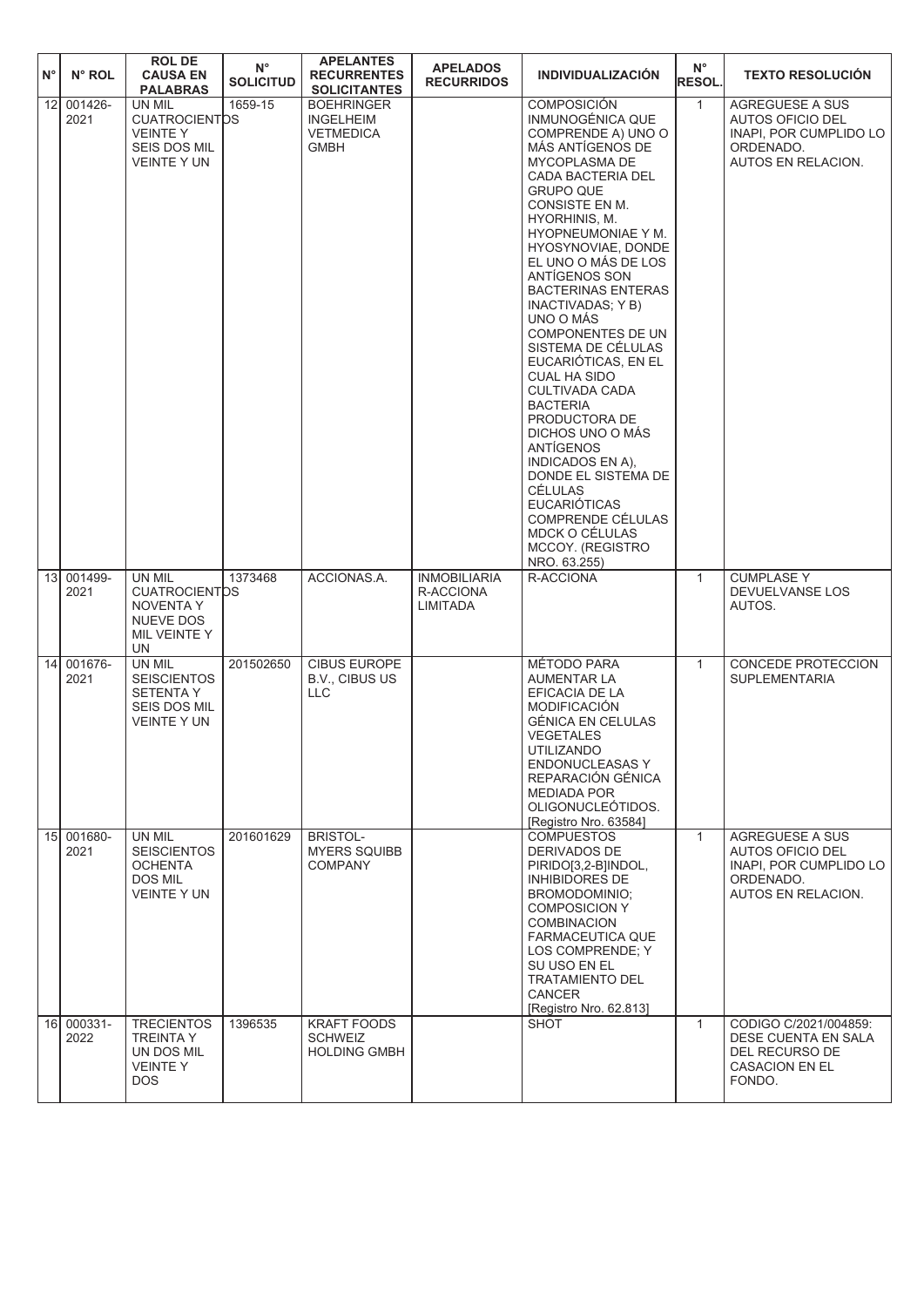| $N^{\circ}$     | $N^{\circ}$ ROL    | <b>ROL DE</b><br><b>CAUSA EN</b><br><b>PALABRAS</b>                                    | $N^{\circ}$<br><b>SOLICITUD</b> | <b>APELANTES</b><br><b>RECURRENTES</b><br><b>SOLICITANTES</b>               | <b>APELADOS</b><br><b>RECURRIDOS</b> | <b>INDIVIDUALIZACIÓN</b> | $N^{\circ}$<br>RESOL. | <b>TEXTO RESOLUCIÓN</b>                                                                                                                                                                                                                                              |
|-----------------|--------------------|----------------------------------------------------------------------------------------|---------------------------------|-----------------------------------------------------------------------------|--------------------------------------|--------------------------|-----------------------|----------------------------------------------------------------------------------------------------------------------------------------------------------------------------------------------------------------------------------------------------------------------|
| 17 <sup>1</sup> | 000352-<br>2022    | <b>TRECIENTOS</b><br><b>CINCUENTA Y</b><br>DOS DOS MIL<br><b>VEINTEY</b><br><b>DOS</b> | 1403873                         | <b>CREMO</b><br>COMPANY, LLC                                                |                                      | <b>CREMO</b>             | $\overline{2}$        | CÓDIGO C/2022/004812: A<br>LO PRINCIPAL: TENGASE<br>POR ANUNCIADO; AL<br>SEGUNDO OTROSI:<br>COMO SE PIDE, A LA<br>SOLICITUD DE ALEGATO<br><b>POR</b><br>VIDEOCONFERENCIA.<br><b>SENTENCIA</b><br><b>REVOCATORIA</b>                                                  |
|                 | 18 000357-<br>2022 | <b>TRECIENTOS</b><br><b>CINCUENTA Y</b><br>SIETE DOS<br>MIL VEINTE Y<br><b>DOS</b>     | 1382052                         | <b>VISA</b><br><b>INTERNATIONAL</b><br><b>SERVICE</b><br><b>ASSOCIATION</b> |                                      | UNICAS COMO TU ADN       | 2                     | CÓDIGO C/2022/004842:<br>TENGASE PRESENTE LA<br>DELEGACIONCÓDIGO<br>C/2022/004852: A LO<br>PRINCIPAL: COMO SE<br>PIDE, A LA SOLICITUD DE<br>ALEGATO POR<br>VIDEOCONFERENCIA; AL<br>OTROSI: TENGASE POR<br><b>ANUNCIADO</b><br><b>SENTENCIA</b><br><b>REVOCATORIA</b> |
|                 | 19 000375-<br>2022 | <b>TRECIENTOS</b><br><b>SETENTA Y</b><br>CINCO DOS<br>MIL VEINTE Y<br><b>DOS</b>       | 1403189                         | <b>INVERSIONES</b><br>ARRAYÁN SpA                                           |                                      | <b>NATT</b>              | $\overline{2}$        | CÓDIGO C/2022/004855: A<br>LO PRINCIPAL: COMO SE<br>PIDE, A LA SUSPENSION<br>SOLICITADA; AL OTROSI:<br>POR ACOMPAÑADOS<br>REITERESE DECRETO DE<br><b>AUTOS EN RELACION</b><br>POR CAMBIO DE ESTADO<br>PROCESAL.                                                      |
| 20 <sup>1</sup> | 000377-<br>2022    | <b>TRECIENTOS</b><br><b>SETENTAY</b><br>SIETE DOS<br>MIL VEINTE Y<br><b>DOS</b>        | 1397473                         | <b>GLORIA S.A</b>                                                           |                                      | <b>ETIQUETA</b>          | $\overline{2}$        | LOS CODIGOS<br>C/2022/004823 Y<br>C/2022/004824: TENGASE<br>POR ANUNCIADO Y<br>COMO SE PIDE, A LA<br>SOLICITUD DE ALEGATO<br><b>POR</b><br><b>VIDEOCONFERENCIA</b><br><b>SENTENCIA</b><br><b>REVOCATORIA</b>                                                         |
| 21              | 000397-<br>2022    | <b>TRECIENTOS</b><br>NOVENTA Y<br>SIETE DOS<br>MIL VEINTE Y<br><b>DOS</b>              | 1370825                         | <b>FCA US LLC</b>                                                           |                                      | <b>RAM TRX</b>           | $\overline{2}$        | CODIGO C/2022/004847; A<br>LO PRINCIPAL: TENGASE<br>POR ANUNCIADO; AL<br>PRIMER OTROSI: COMO<br>SE PIDE, A LA SOLICITUD<br>DE ALEGATO POR<br>VIDEOCONFERENCIA; AL<br><b>SEGUNDO OTROSI:</b><br>TENGASE PRESENTE.<br><b>SENTENCIA</b><br><b>REVOCATORIA</b>           |
| $\overline{22}$ | 000400-<br>2022    | CUATROCIENTOS430891<br><b>DOS MIL</b><br><b>VEINTEY</b><br><b>DOS</b>                  |                                 | <b>VESTARON</b><br><b>CORPORATION</b>                                       |                                      | <b>BASIN</b>             | $\overline{2}$        | CÓDIGO C/2022/004844:<br>TENGASE PRESENTE LA<br>DELEGACIONCÓDIGO<br>C/2022/004853: A LO<br>PRINCIPAL: COMO SE<br>PIDE, A LA SOLICITUD DE<br>ALEGATO POR<br>VIDEOCONFERENCIA; AL<br>OTROSI: TENGASE POR<br><b>ANUNCIADO</b><br><b>SENTENCIA</b><br><b>REVOCATORIA</b> |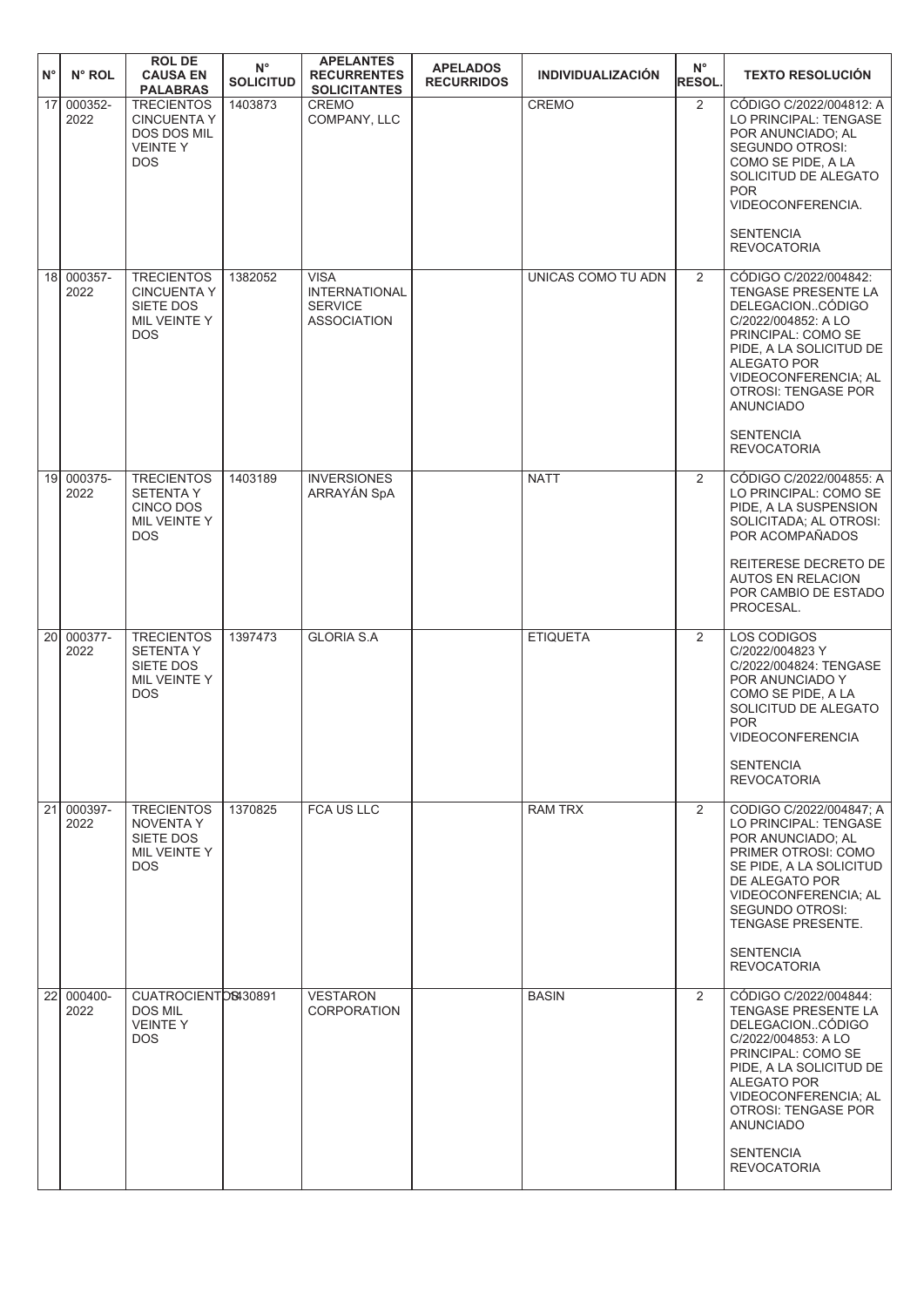| $N^{\circ}$  | N° ROL             | <b>ROL DE</b><br><b>CAUSA EN</b><br><b>PALABRAS</b>                                         | $N^{\circ}$<br><b>SOLICITUD</b> | <b>APELANTES</b><br><b>RECURRENTES</b><br><b>SOLICITANTES</b> | <b>APELADOS</b><br><b>RECURRIDOS</b>         | <b>INDIVIDUALIZACIÓN</b> | $N^{\circ}$<br><b>RESOL.</b> | <b>TEXTO RESOLUCIÓN</b>                                                                                                                                                                                                                                                           |
|--------------|--------------------|---------------------------------------------------------------------------------------------|---------------------------------|---------------------------------------------------------------|----------------------------------------------|--------------------------|------------------------------|-----------------------------------------------------------------------------------------------------------------------------------------------------------------------------------------------------------------------------------------------------------------------------------|
| $\boxed{23}$ | 000422-<br>2022    | CUATROCIENTOS398205<br><b>VEINTEY</b><br><b>DOS DOS MIL</b><br><b>VEINTEY</b><br><b>DOS</b> |                                 | <b>KENKO VIDA</b><br><b>SPA</b>                               |                                              | KOMBUCHA NATIVA          | 2                            | CODIGO C/2022/004800: A<br>LO PRINCIPAL: TENGASE<br>POR ANUNCIADO: AL<br>OTROSI: COMO SE PIDE,<br>A LA SOLICITUD DE<br>ALEGATO POR<br><b>VIDEOCONFERENCIA</b><br><b>SENTENCIA</b><br><b>REVOCATORIA</b>                                                                           |
| 24           | 000428-<br>2022    | CUATROCIENTOS324838<br><b>VEINTEY</b><br>OCHO DOS<br>MIL VEINTE Y<br><b>DOS</b>             |                                 | <b>EUROFARMA</b><br>CHILE S.A.                                | SIDUS S.A.                                   | <b>TAFI</b>              | 2                            | CODIGO C/2022/004827:<br><b>TENGASE PRESENTE LA</b><br>DELEGACIONCODIGO<br>C/2022/004847: TENGASE<br>POR ANUNCIADO Y<br>COMO SE PIDE, A LA<br>SOLICITUD DE ALEGATO<br><b>POR</b><br><b>VIDEOCONFERENCIA</b><br><b>SENTENCIA</b><br><b>CONFIRMATORIA</b>                           |
| 25           | $000431 -$<br>2022 | CUATROCIENTOS431894<br><b>TREINTA Y</b><br>UN DOS MIL<br><b>VEINTEY</b><br><b>DOS</b>       |                                 | <b>EUROFARMA</b><br>CHILE S.A.                                |                                              | <b>COGMAX</b>            | $\overline{2}$               | CODIGO C/2022/004831:<br><b>TENGASE PRESENTE LA</b><br><b>DELEGACION: POR</b><br>ACOMPAÑADOCODIGO<br>C/2022/004832: TENGASE<br>POR ANUNCIADO Y<br>COMO SE PIDE, A LA<br>SOLICITUD DE ALEGATO<br><b>POR</b><br><b>VIDEOCONFERENCIA</b><br><b>SENTENCIA</b><br><b>CONFIRMATORIA</b> |
| 26 I         | 000432-<br>2022    | CUATROCIENTOS442982<br><b>TREINTA Y</b><br>DOS DOS MIL<br><b>VEINTEY</b><br><b>DOS</b>      |                                 | <b>GUILLERMO</b><br><b>MATUS EVANS</b>                        |                                              | <b>MAREA CHILOE</b>      | $\overline{2}$               | CODIGO C/2022/004833:<br>TENGASE PRESENTE LA<br><b>DELEGACION: POR</b><br>ACOMPAÑADOCODIGO<br>C/2022/004834: TENGASE<br>POR ANUNCIADO Y<br>COMO SE PIDE, A LA<br>SOLICITUD DE ALEGATO<br><b>POR</b><br><b>VIDEOCONFERENCIA</b><br><b>SENTENCIA</b><br><b>REVOCATORIA</b>          |
|              | 27 000433-<br>2022 | CUATROCIENTOS391360<br><b>TREINTA Y</b><br><b>TRES DOS</b><br>MIL VEINTE Y<br><b>DOS</b>    |                                 | <b>WELIVERY SPA</b>                                           |                                              | <b>WELIVERY</b>          | 2                            | CODIGO C/2022/004818:<br><b>TENGASE POR</b><br>ANUNCIADO Y COMO SE<br>PIDE, A LA SOLICITUD DE<br>ALEGATO POR<br><b>VIDEOCONFERENCIA</b><br><b>SENTENCIA</b><br><b>CONFIRMATORIA</b>                                                                                               |
|              | 28 000435-<br>2022 | CUATROCIENTOS397509<br><b>TREINTA Y</b><br>CINCO DOS<br>MIL VEINTE Y<br><b>DOS</b>          |                                 | <b>CERVECERIA</b><br>KATARKURA<br>LIMITADA                    | <b>LUIS</b><br><b>FERNANDO</b><br>ROJAS SOTO | <b>KATARKURA</b>         | $\overline{2}$               | CODIGO C/2022/004804: A<br>LO PRINCIPAL: TENGASE<br>POR ANUNCIADO; AL<br>OTROSI: COMO SE PIDE,<br>A LA SOLICITUD DE<br><b>ALEGATO POR</b><br><b>VIDEOCONFERENCIA</b><br><b>SENTENCIA</b><br><b>CONFIRMATORIA</b>                                                                  |